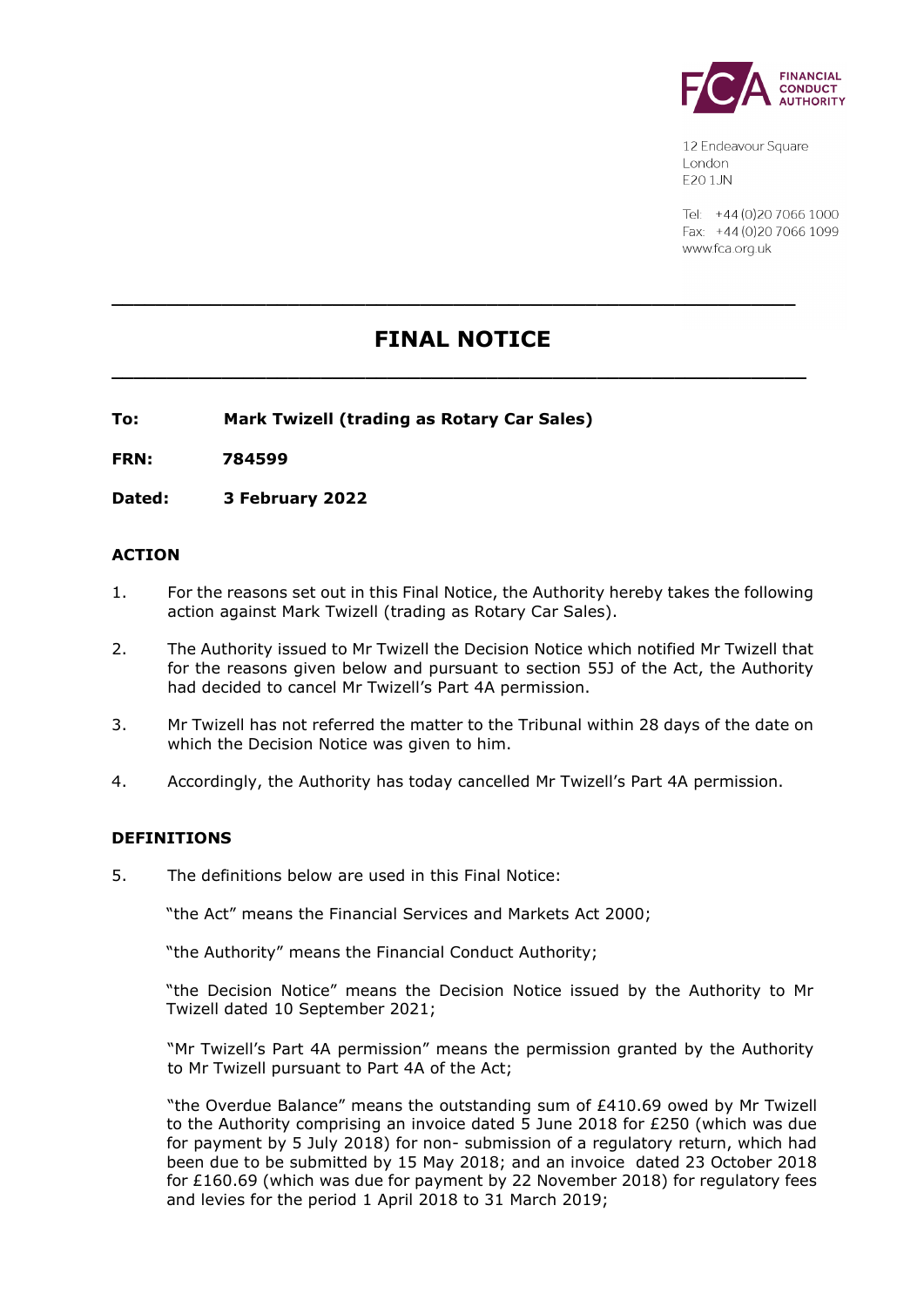"the Principles" means the Authority's Principles for Businesses;

"the suitability Threshold Condition" means the threshold condition set out in paragraph 2E of Schedule 6 to the Act;

"the Threshold Conditions" means the threshold conditions set out in Schedule 6 to the Act;

"the Tribunal" means the Upper Tribunal (Tax and Chancery Chamber); and

"the Warning Notice" means the Warning Notice issued by the Authority to Mr Twizell dated 17 August 2021.

## **REASONS FOR THE ACTION**

- 6. On the basis of the facts and matters and conclusions described in the Warning Notice, and in the Decision Notice, it appears to the Authority that Mr Twizell is failing to satisfy the suitability Threshold Condition, in that the Authority is not satisfied that Mr Twizell is a fit and proper person having regard to all the circumstances, including whether Mr Twizell managed his business in such a way as to ensure that his affairs were conducted in a sound and prudent manner.
- 7. Mr Twizell has failed to pay the Overdue Balance and he has not been open and cooperative in all his dealings with the Authority, in that Mr Twizell has failed to respond to the Authority's repeated requests that he pay the Overdue Balance and has thereby failed to comply with Principle 11 of the Principles and to satisfy the Authority that he is ready, willing and organised to comply with the requirements and standards of the regulatory system.
- 8. These failures, which are significant in the context of Mr Twizell's suitability, lead the Authority to conclude that Mr Twizell has failed to manage his business in such a way as to ensure that his affairs are conducted in a sound and prudent manner, that he is not a fit and proper person, and that he is therefore failing to satisfy the Threshold Conditions in relation to the regulated activities for which he was granted a Part 4A permission.

#### **DECISION MAKER**

9. The decision which gave rise to the obligation to give this Final Notice was made by the Regulatory Decisions Committee.

#### **IMPORTANT**

10. This Final Notice is given to Mr Twizell in accordance with section 390(1) of the Act.

#### **Publicity**

- 11. The Authority must publish such information about the matter to which this Final Notice relates as the Authority considers appropriate. The information may be published in such manner as the Authority considers appropriate. However, the Authority may not publish information if such publication would, in the opinion of the Authority, be unfair to Mr Twizell or prejudicial to the interest of consumers.
- 12. The Authority intends to publish such information about the matter to which this Final Notice relates as it considers appropriate.